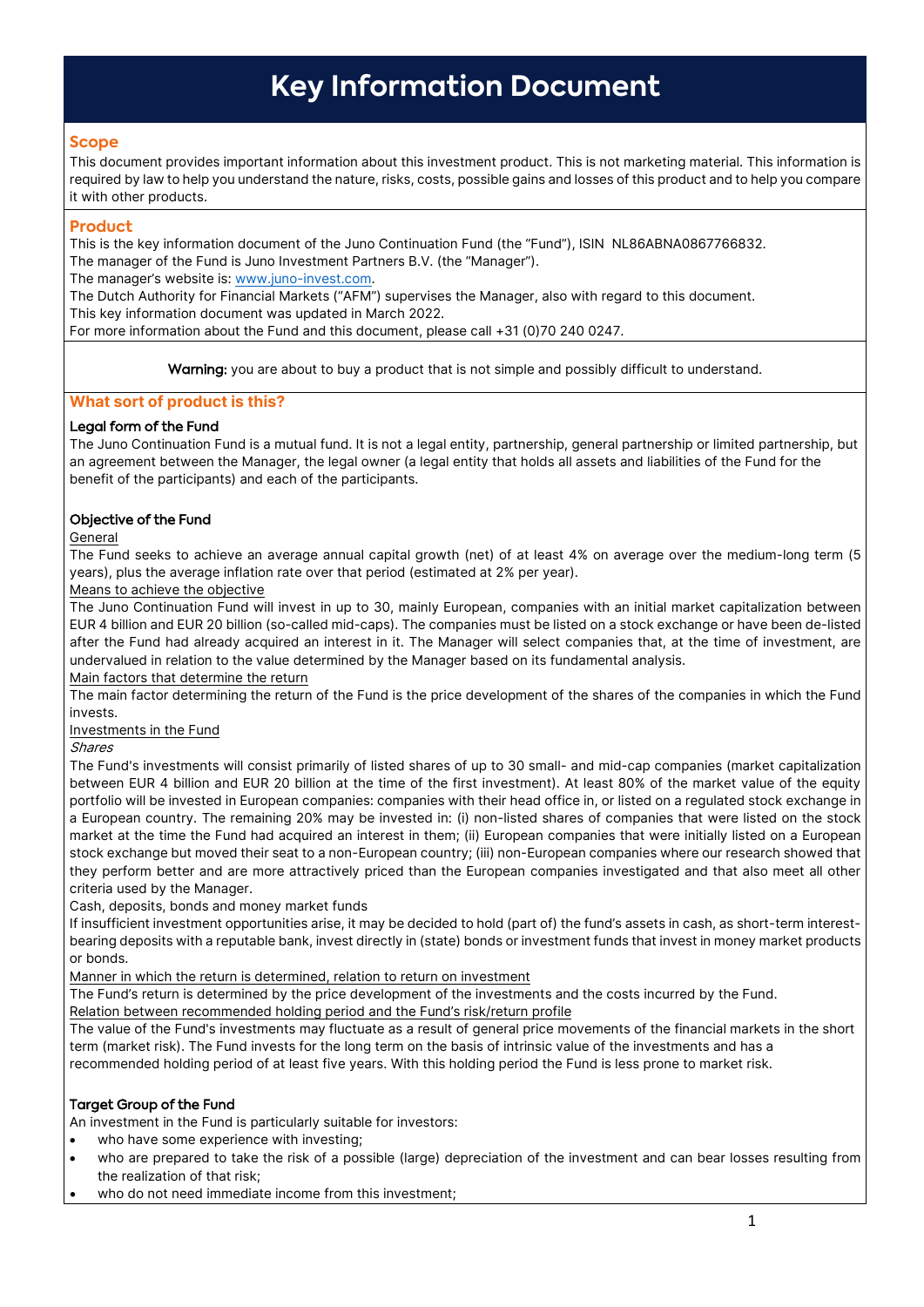- who intend to hold their investment for a longer period of time;
- who accept the limited liquidity of their investment (redemption is only possible once a moth).

## Expiry date, termination of the Fund

There is no expiry date, the Fund has been established for an indefinite period of time. The Manager may unilaterally terminate the Fund.



The summary risk indicator is a guideline for the risk level of this product compared to other products. The indicator shows the likelihood that investors make a loss on the product as a result of market developments.

We have classified this product in class 5 out of 7; which is a medium/high-risk class. This means that the probability that the value of the product is subject to general market movements is medium/high.

Because this product is not protected against future market performance, you may lose all or part of your investment. If the Fund cannot pay you what it owes you, you may lose all or part of your investment.

The following risks, other than the market risk, are not represented by the risk indicator but are of material importance:

- risk that investments do not develop as expected;
- key person risk;
- concentration risk;
- risks of a general economic and political nature;
- liquidity risk of the underlying investments (securities).

#### Performance Scenarios

| <b>Scenarios</b>                                          |                                  | Hold 1 year | Hold 3 years | Hold 5 years  |  |
|-----------------------------------------------------------|----------------------------------|-------------|--------------|---------------|--|
|                                                           | (Investment EUR 10,000.-)        |             |              | (recommended) |  |
|                                                           |                                  |             |              |               |  |
| <b>Stress scenario</b><br>Average net return per annum    |                                  | $-31.5%$    | $-20.5%$     | $-16.7%$      |  |
|                                                           | What you may receive after costs | EUR 6,711   | EUR 4,934    | EUR 3,934     |  |
| Unfavorable scenario<br>Average net return per annum      |                                  | $-10.7%$    | $-3.3%$      | $-0.9%$       |  |
|                                                           | What you may receive after costs | EUR 8,748   | EUR 8,860    | EUR 9,374     |  |
| <b>Moderate scenario</b><br>Average net return per annum  |                                  | 7.9%        | 7.9%         | 7.9%          |  |
|                                                           | What you may receive after costs | EUR 10,577  | EUR 12,320   | EUR 14,350    |  |
| <b>Favorable scenario</b><br>Average net return per annum |                                  | 30.5%       | 20.4%        | 17.5%         |  |
|                                                           | What you may receive after costs | EUR 12,794  | EUR 17,138   | EUR 21,976    |  |

This table shows how much money you could get back in the next 5 years, in different scenarios, if you invest EUR 10,000. The scenarios presented illustrate the potential return on your investment. You can compare them with the scenarios of other products. The scenarios shown are an estimate of future performance, based on partly past performance data from the JCF since the start and partly from a similar product ("Juno Selection Fund"), on how the value of this investment varies and do not give an exact indication. What you receive depends on how the market performs and how long you hold the investment. The stress scenario shows what you could get back in extreme market conditions and does not take into account the situation in which we cannot pay you. The amounts shown include all costs of the product itself. The amounts do not include any costs to be paid to your advisor or distributor. Also, your personal fiscal situation has not been taken into account, which may also affect how much you receive (net).

## **What happens if the Juno Continuation Fund is unable to pay out?**

If the Fund has purchased units at the request of a participant, there is a risk that the Fund will not (fully) meet the obligation to pay the amount due to that participant. The loss that arises in such cases is not covered by a compensation or guarantee scheme. In certain cases, a restriction applies to the purchase of units. More information on this subject can be found in section 10.6 of the Fund's prospectus.

#### **What are the costs?**

# Costs over the course of time

The person who sells you this product or who advises you on this product may charge you other costs. In that case, that person will provide you with information about these costs and show you what effect all costs will have on your investment over the course of time.